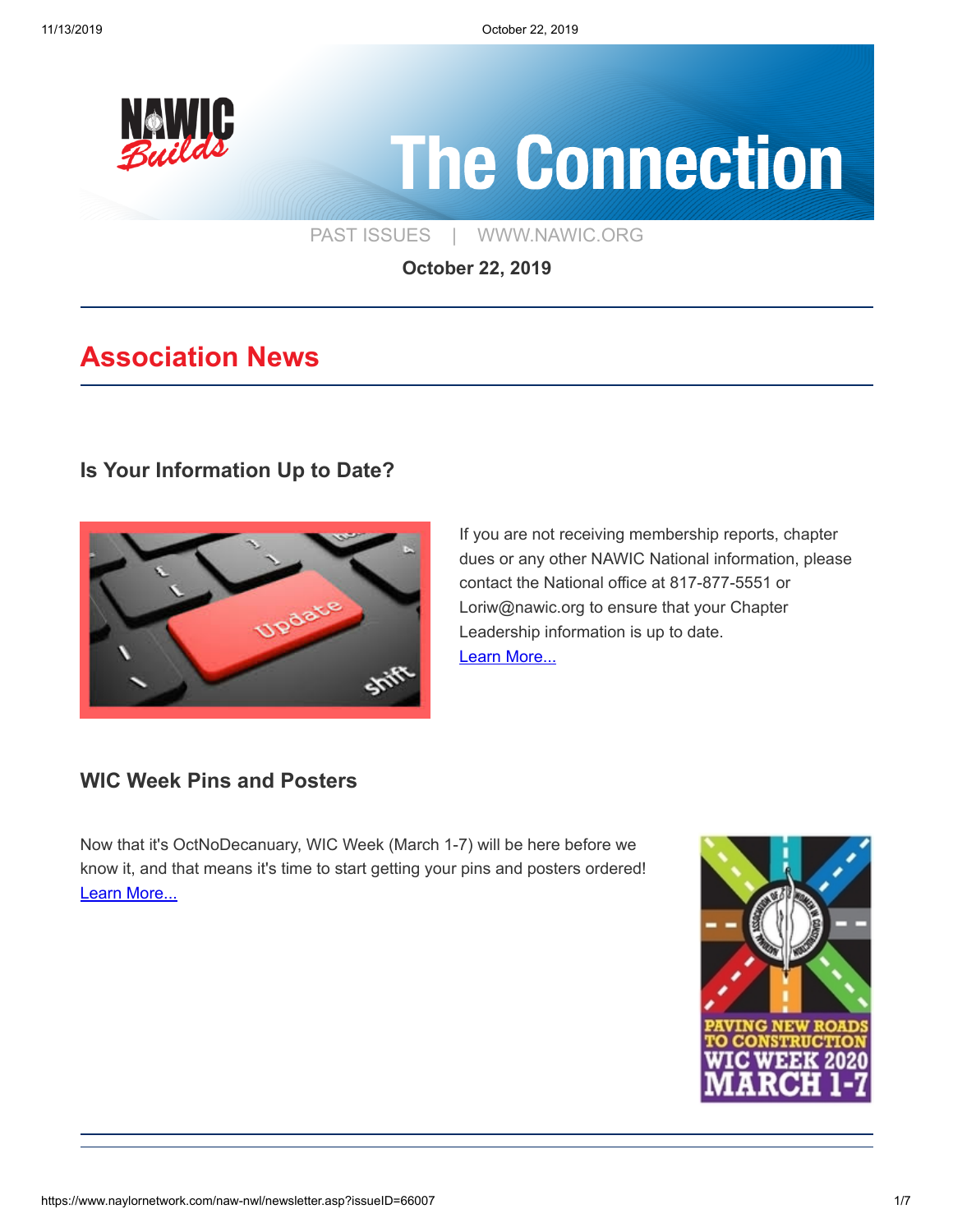11/13/2019 October 22, 2019

#### **[2019 Washington Women in Trades Workplace Leader Award](https://www.naylornetwork.com/naw-nwl/articles/index.asp?aid=585994&issueID=66007)**



Please join us in congratulating our very own Kabri Lehrman-Schmid, DBIA, LEED AP BD+C, of our Puget Sound, Washington Chapter #60 for being selected to receive the 2019 Washington Women in Trades Workplace Leader Award! Kabri will be honored at the Washington Women in Trades 13th Annual Dream Big Dinner on Nov. 2.

Washington Women in Trades is a a community based, non-profit 501 (c)(3) organization

whose mission is to improve women's economic equity and selfsufficiency through access and

success in high-wage, high-skilled careers in the construction, manufacturing and transportation sector. The annual awards

program acknowledges and validates the struggles and successes of those working in non-traditional occupations. It honors people who have been role models, instructors and mentors to girls and women entering non-traditional work. Specifically, the Workplace Leader Award is given to someone who "is a crew chief, foreman, supervisor or leader who demonstrates a continual commitment to supporting and sustaining women in the skilled trade workplace."

A HUGE congratulations to you, Kabri! We are all so proud of you!

# **[Construction Business Owner Outstanding Women in Construction 2019 -](https://www.constructionbusinessowner.com/nominate-outstanding-women-construction) NAWIC Members in the Finalists!**

Construction Business Owner (CBO) Magazine is honoring some of the construction industry's most hardworking construction professionals with a special section dedicated to Outstanding Women in Construction (OWIC). From GCs to CEOs to specialty trade workers, we'll showcase amazing female professionals advancing the construction industry.

We are SO amazingly proud of ALL these women so strongly representing us in the trades, but especially so of our very own NAWIC members (almost HALF the finalists!!):



**Rita Brown Denise Carnahan Blue Coble Mary Patricia Geppert Isha Kassen Kabri Lehrman Schmid Peggy Hogan Marker Debbie Rodriguez** [Learn More...](https://www.constructionbusinessowner.com/nominate-outstanding-women-construction)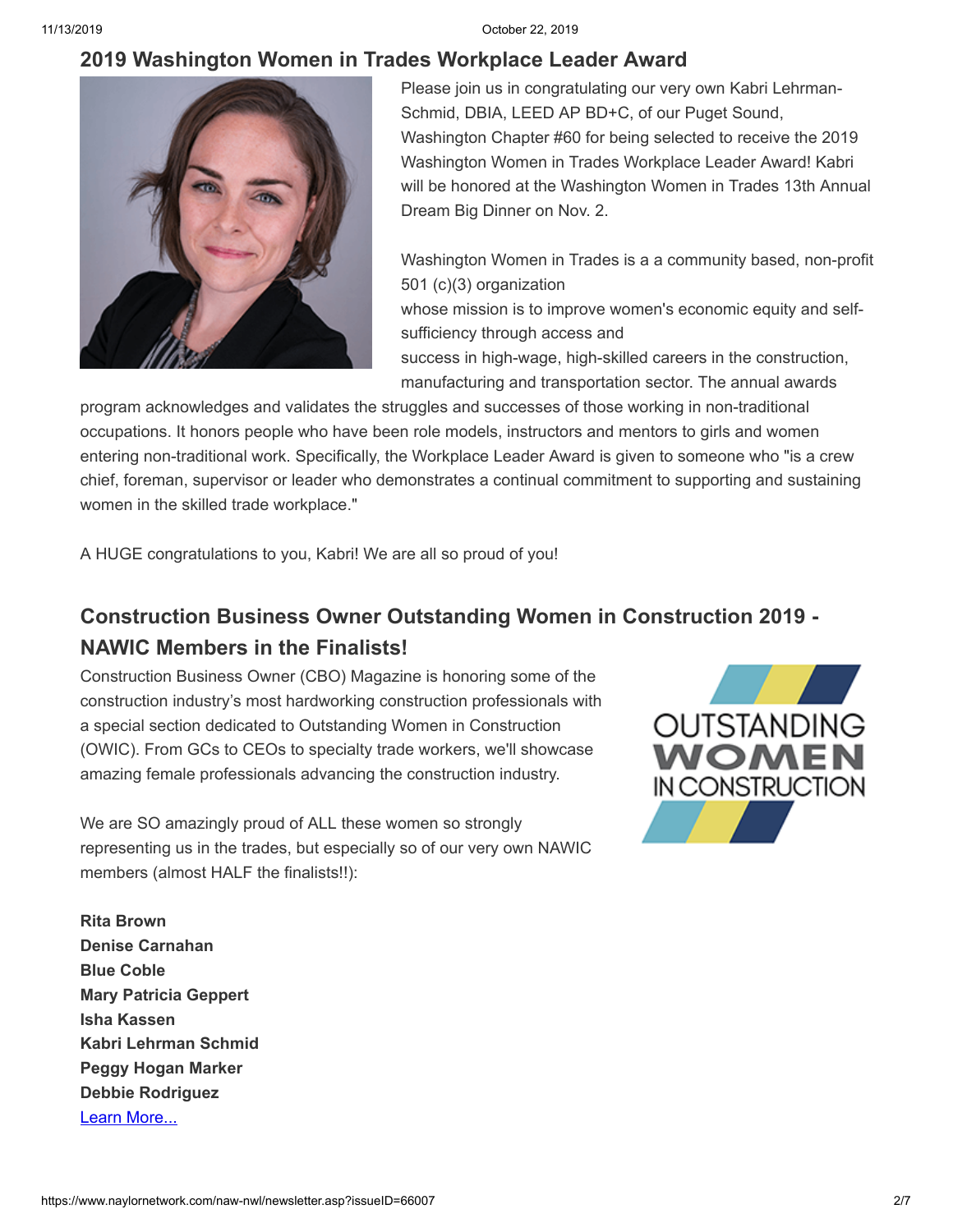## **[Senator Anwar Joins State, Business Officials to Recognize Sexual](http://www.senatedems.ct.gov/anwar-news/2873-anwar-191003#sthash.b8FOiHWq.vYv6qRGo.dpbs) Harassment Awareness Recognition Day, New 'Time's Up' Laws**



Connecticut State Senator Saud Anwar (D-South Windsor) joined a gathering of officials and organizations to recognize annual Sexual Harassment Awareness Recognition Day. The event had special significance, as on Oct. 1, laws approved in the "Time's Up" Act earlier this year went into effect, extending statutes of limitation for sexual misconduct and assault and statewide sexual harassment training. [Learn More...](http://www.senatedems.ct.gov/anwar-news/2873-anwar-191003#sthash.b8FOiHWq.vYv6qRGo.dpbs)

## **[Erb Equipment Co Hosts NAWIC for Equipment Rodeo in Fenton, Missouri](https://www.constructionequipmentguide.com/erb-equipment-co-hosts-nawic-women-in-construction-for-dinner-equipment-rodeo-at-its-facility-in-fenton-mo/46166?fbclid=IwAR2FxWQxs1OiDcwY3sU4tKkpo5MTxm6kpBxza6IIkwv6OZwOwd2TzqYvUCM)**

On Sept. 19, about 40 women showed off their skills as Erb Equipment Co. hosted NAWIC Women in Construction for dinner and an Equipment Rodeo at its Fenton, Missouri facility. [Learn More...](https://www.constructionequipmentguide.com/erb-equipment-co-hosts-nawic-women-in-construction-for-dinner-equipment-rodeo-at-its-facility-in-fenton-mo/46166?fbclid=IwAR2FxWQxs1OiDcwY3sU4tKkpo5MTxm6kpBxza6IIkwv6OZwOwd2TzqYvUCM)



# **Education / Training**

# **[Webinar: Region Director Onboarding: Session 1 - Getting Involved on the](https://www.naylornetwork.com/naw-nwl/articles/index.asp?aid=585292&issueID=66007) National Level**



In true NAWIC fashion, when you join a chapter you quickly find out how to get involved on the chapter level either by volunteering or being voluntold. But do you know how you can get involved on the national level?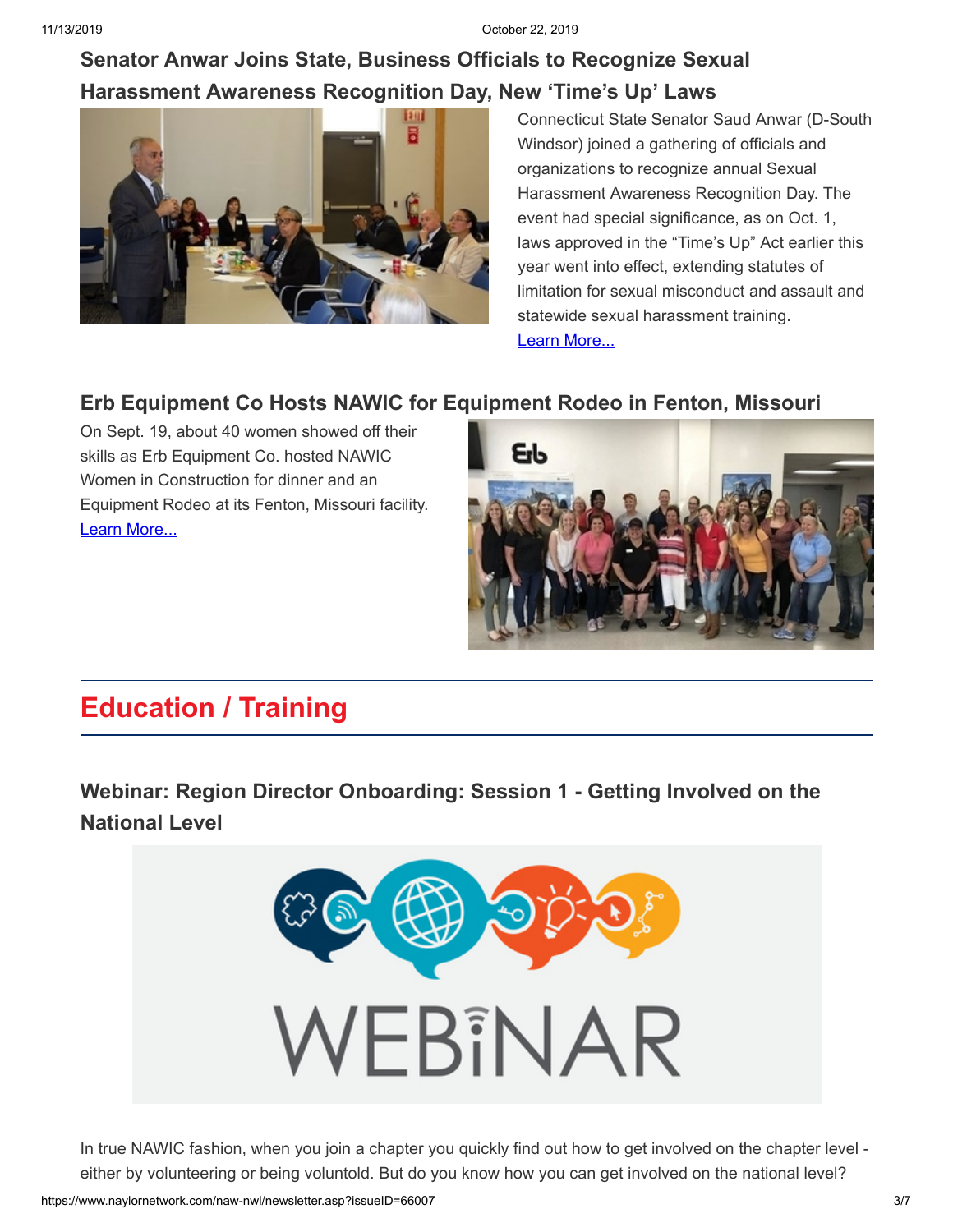Attend this webinar to find out!

**ALL MEMBERS WELCOME!!!!** [Learn More...](https://www.naylornetwork.com/naw-nwl/articles/index.asp?aid=585292&issueID=66007)

# **NAWIC Benefits Spotlight**

#### **[Financial Self-Care with Ellevest](https://ellevest-esign.pxf.io/c/1393477/688022/5402)**

Our #NAWICNoStress19 social media campaign and the Stress Survival Guide in our Sept./Oct. issue of NAWIC Today have focused on starting a conversation about stress and sharing selfcare and stress management tips. Today, we'd like to talk about one of those pesky activities that typically doesn't make the selfcare list and which, to be quite honest, tends to be thought of as less "ohm" and more "uhm": finances.

Here's the thing: taking care of your finances IS taking care of yourself, and the good news is that our partners at Ellevest have put together a checklist to make it a bit more manageable to get started with practicing financial self-care. As an added bonus, Ellevest is giving NAWIC members \$50 when they open a new account via the link in this newsletter!



*We're excited to be working with Ellevest to start this conversation about women and money. NAWIC will receive compensation if you become an Ellevest client.* [Learn More...](https://ellevest-esign.pxf.io/c/1393477/688022/5402)

#### **[Welcome New Partner: Dovetail Workwear!](https://www.naylornetwork.com/naw-nwl/pdf/Dovetail_Brand_Brief.pdf)**

We are very excited to be partnering with an amazing company that makes workwear tailored to the needs of the women who wear it! As a part of this partnership, Dovetail is very generously offering our members **\$15 off your first order** with code **NAWIC15**!

More to come, but in the meantime, please show them some love on Social Media: [facebook.com/dovetailworkwear](https://www.facebook.com/dovetailworkwear/) [instagram.com/dovetailworkwea](https://www.instagram.com/dovetailworkwear/)r [Learn More...](https://www.naylornetwork.com/naw-nwl/pdf/Dovetail_Brand_Brief.pdf)

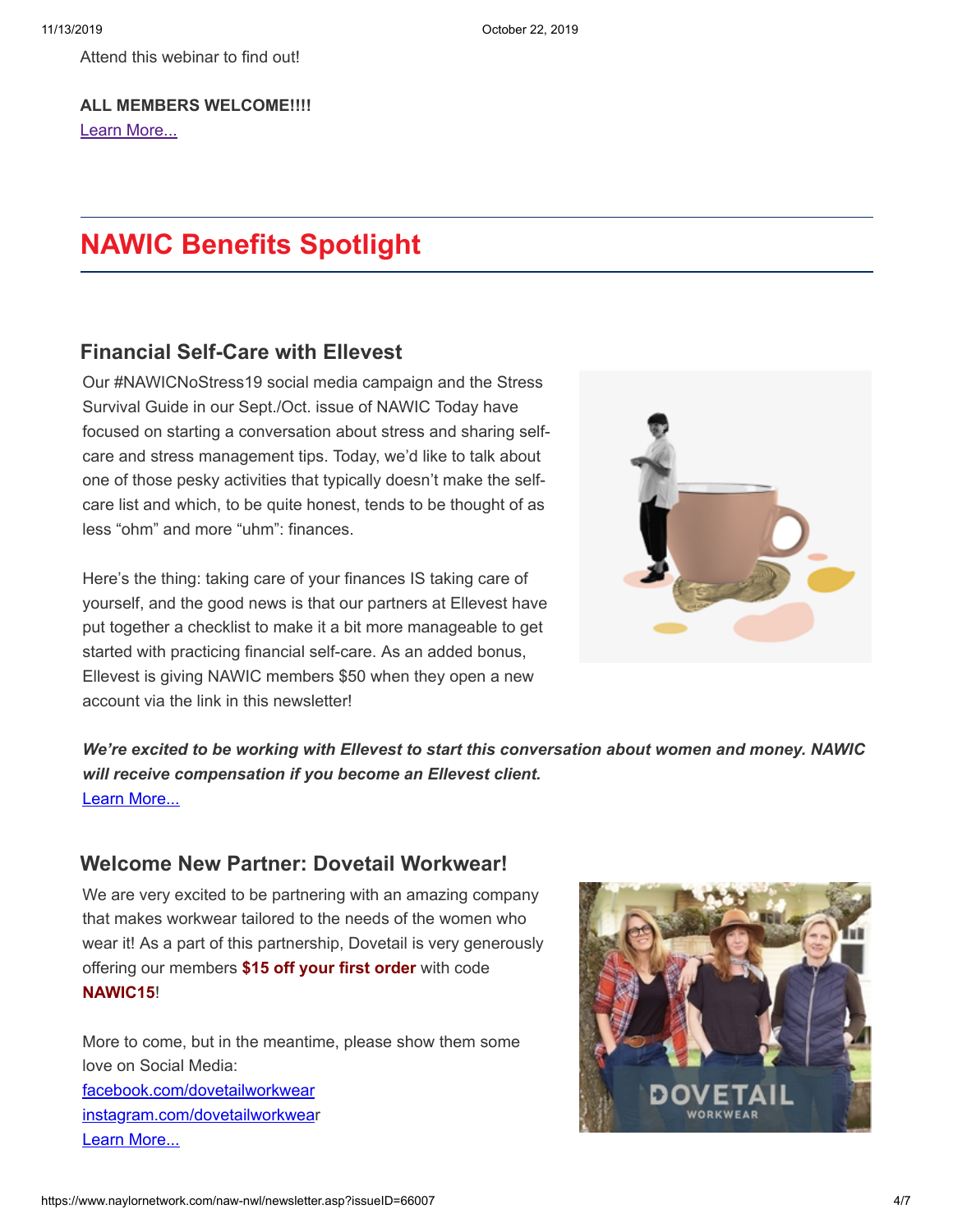# **Industry Update**

#### **[Building the Next Generation of Skilled Trades Workers Starts with Women](https://www.usatoday.com/story/sponsor-story/lowes/2019/08/27/building-next-generation-skilled-trades-workers-starts-women/2130093001/?fbclid=IwAR2TK1Xw0qgxZpaTdNz_CcdVzH5NqFBPzse_p9Yr5Y-FIF1JEhfBOUrbh8w)**



By 2028, an estimated 3 million jobs will sit open in the skilled trades, positions that come to life as the backbone of American growth. From appliance techs to carpenters, a variety of profitable career opportunities offer economic mobility and career growth.

But first, the gender gap in the trades must close. In 2018, fewer than one in 20 construction trades workers were women, according to a study by the Institute for Women's Policy

Research. "Expanding the visibility of women who are already in the industry is a huge part of getting more women in trades.

[Learn More...](https://www.usatoday.com/story/sponsor-story/lowes/2019/08/27/building-next-generation-skilled-trades-workers-starts-women/2130093001/?fbclid=IwAR2TK1Xw0qgxZpaTdNz_CcdVzH5NqFBPzse_p9Yr5Y-FIF1JEhfBOUrbh8w)



#### **[OpenSpace: The "Google Street View" of Construction](https://www.constructiondive.com/news/openspace-the-google-street-view-of-construction-called-a-game-changer/564673/)**

A San Francisco-based construction tech startup that recently received a \$14 million stamp of approval from investors is also impressing the construction managers who use its software. The OpenSpace software captures and analyzes construction site data and uses AI to create navigable, 360-degree photo representations of sites.

[Learn More...](https://www.constructiondive.com/news/openspace-the-google-street-view-of-construction-called-a-game-changer/564673/)

## **[New Workforce Program Sells Construction as "Cool"](https://www.constructiondive.com/news/new-workforce-program-sells-construction-as-cool/564499/)**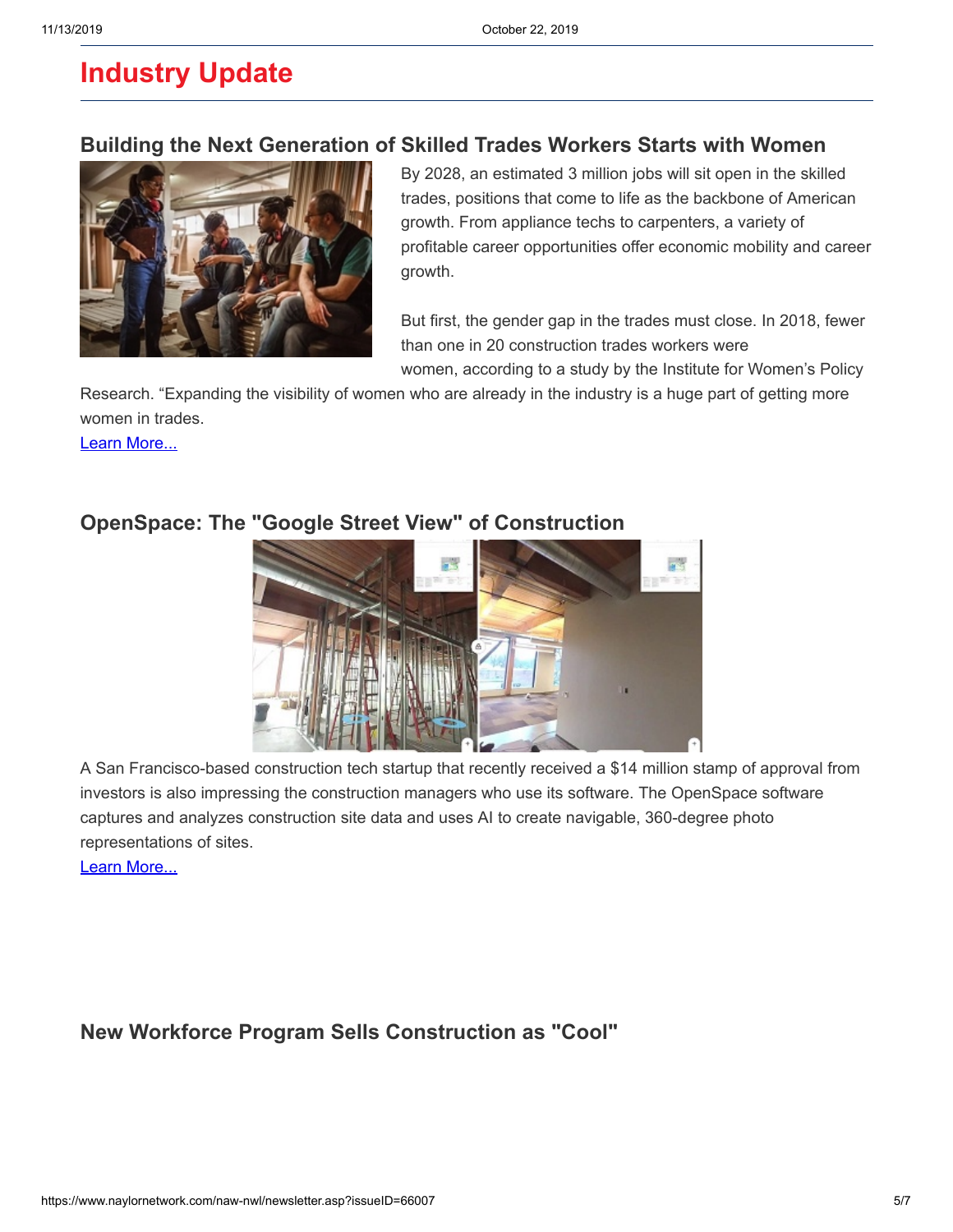11/13/2019 October 22, 2019



It takes a lot to capture the attention of Generation  $Z$  — Americans born between the mid-1990s to early-2000s. This group of digital-savvy young people have grown up with social media, streaming video and online shopping.

A new outreach effort aimed at curbing the construction labor shortage takes an "if you can't beat 'em, join 'em" approach with a campaign aimed to sell construction careers via a slick marketing package. [Learn More...](https://www.constructiondive.com/news/new-workforce-program-sells-construction-as-cool/564499/)



#### **[New OSHA Weighting System Could Lead to More Inspections](https://www.constructiondive.com/news/new-osha-weighting-system-could-lead-to-more-inspections/564356/)**

Effective Oct. 1, OSHA put a new weighting system in place for workplace safety and health inspections for fiscal year 2020. The new OSHA Weighting System (OWS) replaces the former time-centric program, which was implemented in 2015.

[Learn More...](https://www.constructiondive.com/news/new-osha-weighting-system-could-lead-to-more-inspections/564356/)

# **Calendar**

**25**

Oct 2019



October 25-26, 2019 Reno, NV [Learn More...](https://www.nawicmidwestregion.org/2019-fall-conference.html)